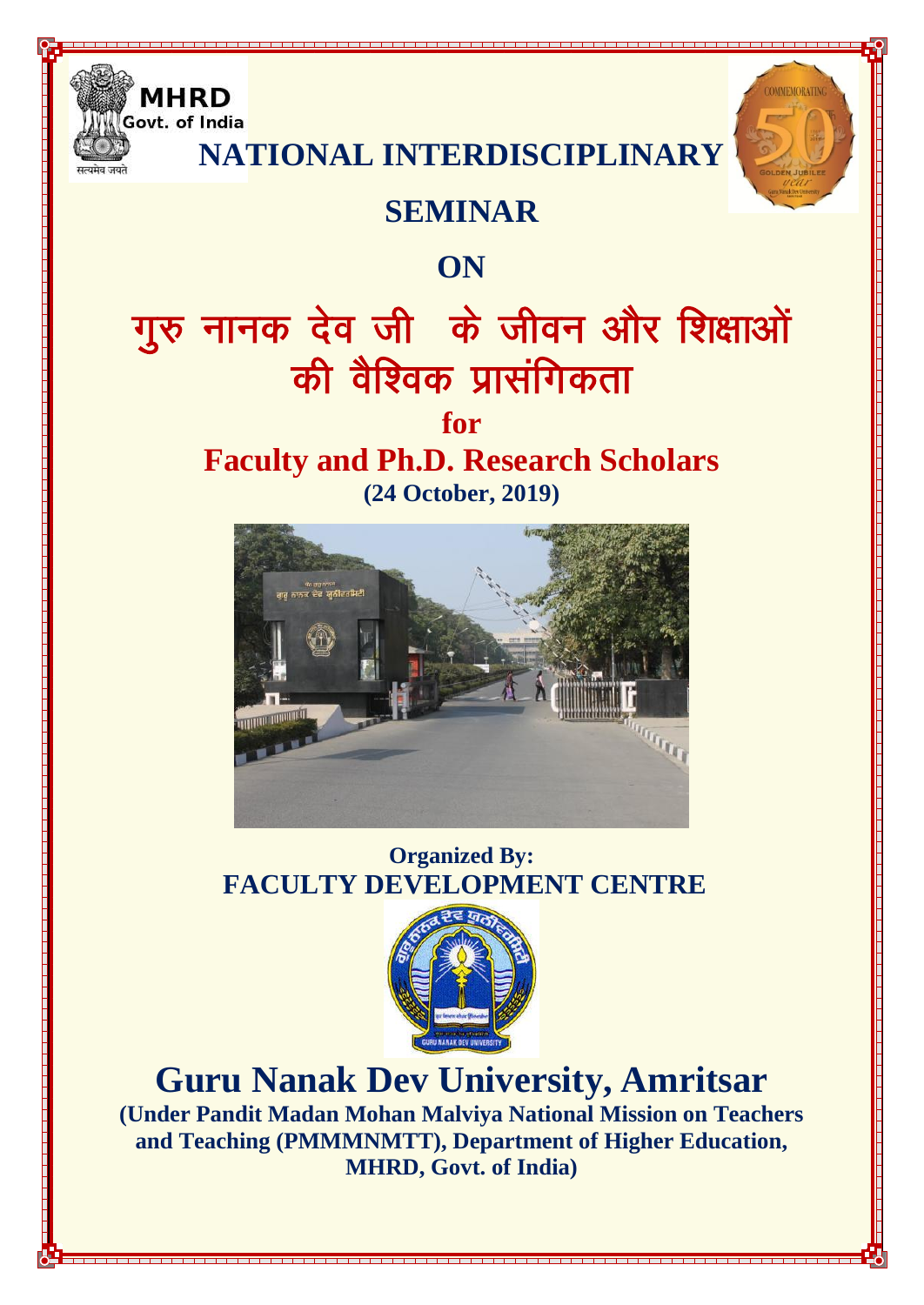







## **NATIONAL INTERDISCIPLINARY**

# **SEMINAR ON**

गुरु नानक देव जी के जीवन और शिक्षाओं की वैश्विक प्रासंगिकता

24 अक्तूबर, 2019 **(For Faculty and Ph.D. Research Scholars) Guru Nanak Dev University, Amritsar**

प्रो. (डॉ.) जसपाल सिंह सन्धू

कूलपति

प्रो. (डॉ.) अदर्शपाल विग परियोजना संयोजक (एफ.डी.सी.)

प्रो. (डॉ.) सुधा जितेन्द्र

कार्यक्रम संयोजिका

**Venue: New FDC-HRDC Building Guru Nanak Dev University, Amritsar**

आयोजक संकाय विकास केन्द्र पंडित मदन मोहन मालवीय राष्ट्रीय शिक्षक एवं शिक्षण मिशन (उच्चतर शिक्षा विभाग, एम.एच.आर.डी., भारत सरकार)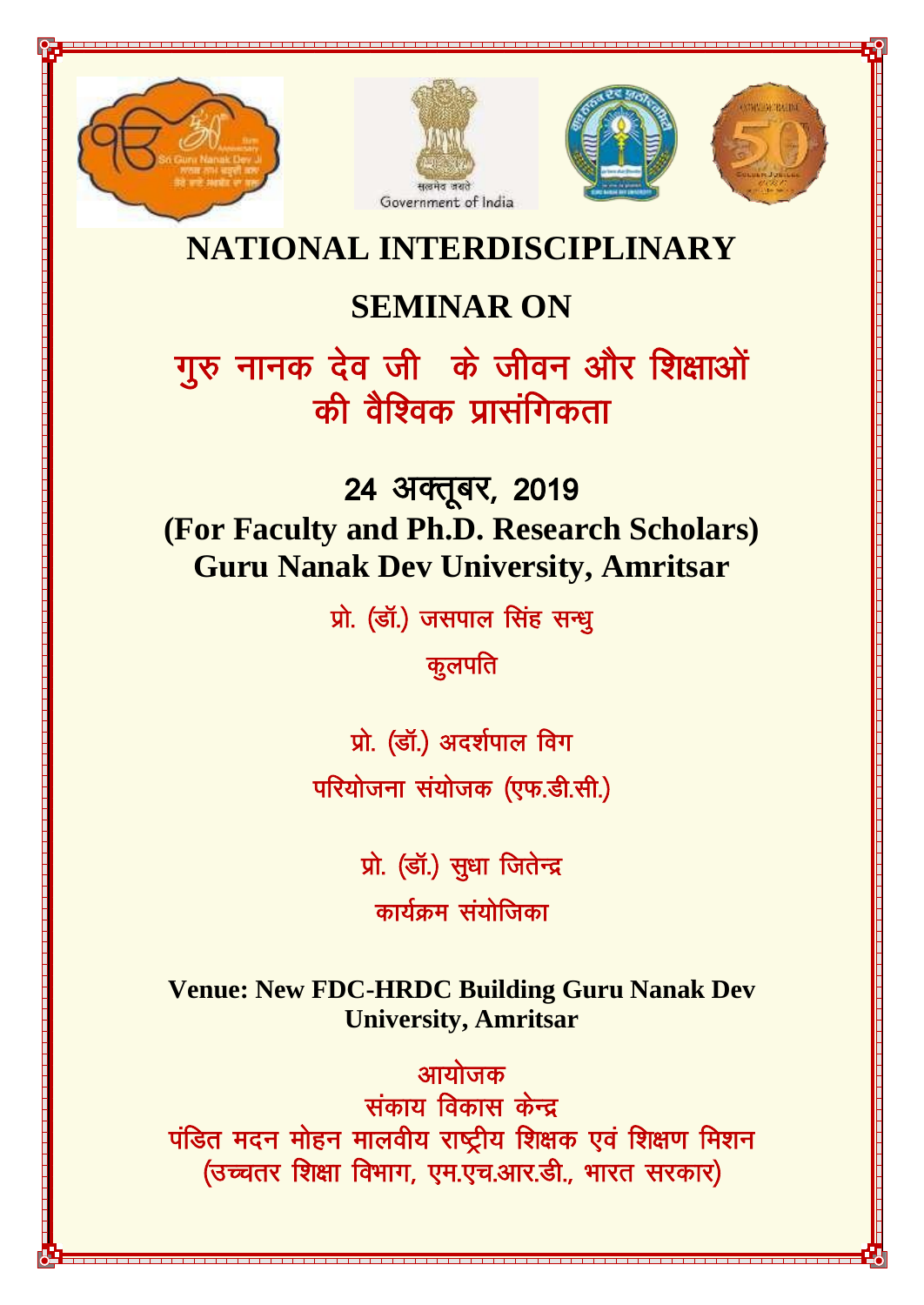# संगोष्ठी: गुरु नानक देव जी के जीवन और शिक्षाओं की वैश्विक प्रासंगिकता

भारत वर्ष के महापुरुषों, महानपुरुषों और धर्म–संस्थापकों में श्री गुरु नानक देव जी का महत्त्वपूर्ण स्थान है। युगपुरुष गुरु नानक देव जी ने अपनी मौलिक प्रखर प्रतिभा से तत्कालीन समाज की करीतियों, मिथ्याडम्बरों और बाह्यचारों का निडरता से विरोध ही नहीं किया बल्कि एक नए धर्म और समाज की नींव भी रखी। उन्होंने अपने व्यक्तित्व और वाणी विवेक, ज्ञान, भक्ति, निष्काम कर्मयोग और समर्पण के साथ–साथ संयम, सदाचार, भ्रातभाव और मानव एकता के विश्वजनीन संदेश को जन–जन तक पहुँचाया। उनके उदार, व्यापक और कल्याणकारी संदेश की परिसीमा क्षेत्र विशेष न होकर राष्ट्र से आगे निकल कर विश्वव्यापी थी। मध्ययुगीन संत कवियों में भी गुरु नानक देव जी का स्थान अपने मौलिक चिंतन, क्रांतिकारी धर्म–सुधारक, महान-राष्ट्रभक्त और परदुःखकातरता के कारण ही विलक्षण एवं अप्रतिम है। सत्य धर्म प्रचारार्थ, गुरु साहिब ने देश–देशान्तर की भ्रमण–यात्राएँ की और विश्व में व्याप्त अज्ञानता के तम को दूर किया। पंजाबी और हिन्दी दोनों भाषाओं के प्रखर विद्वान होने के साथ–साथ संस्कृत और फारसी भाषाओं के ज्ञान ने भी जहाँ उन्हें अन्य धर्मों एवं समाजों को समझने का अवसर दिया वहीं उनकी वाणी को सर्वव्यापी बना दिया क्योंकि इन भाषाओं के ज्ञान को आत्मसात कर उन्होंने वाणी की रचना-लोकभाषा में की जो उनके संदेश की सर्वस्वीकार्यता का आधार बनी। गुरु साहब ने एक निर्भीक लोकनायक की भांति गृहस्थ जीवन को महत्त्व देते हुए जाति–पाति, ऊँच–नीच की पक्की दीवारों को अपने फौलादी इरादों से न केवल तोड़ा बल्कि नारी गरिमा की प्रतिष्ठा की, भारतवासियों को अपने खोए समाज–सांस्कृतिक स्वाभिमान के प्रति सचेत किया और जनसाधारण की तकलीफों को वाणी दी। उन्होंने भक्ति को एक नया धरातल प्रदान किया तथा इसे सर्वसुलभ बनाया।

उनका संपूर्ण जीवन एक ऐसा रोशन मीनार है जिससे संसार रहनूमाई प्राप्त कर सकता है। उन्होंने अप्रतिम मानवतावादी दृष्टिकोण का परिचय देते हुए ही 'किरत करो, वंड छको, नाम जपो' का संदेश दिया। उनके द्वारा विश्व–भ्रातृत्व भाव की जागृति हेतु ही 'संगत' और 'पंगत' की प्रथा का सुत्रपात हुआ–मानवता का ऐसा कोई दूसरा उदाहरण उपलब्ध नहीं है।

आज जब पुरा विश्व वैर–वैमनस्य, हिंसा, द्वेष, अत्याचार, अतिवाद, अनाचार, मिथ्याचार, असत्यवाद, अहंकार, जातिवाद, सांप्रदायिकतावाद तथा मदांध धर्मान्ध शक्तियों से घिर गया है तब पहली पातशाही सदगुरु श्री गुरु नानक देव जी के बहुमुखी और असाधारण जीवन और उनकी अनमोल शिक्षाओं की अनिवार्यता और भी अर्थपूर्ण एवं प्रासंगिक हो गई है। प्रस्तुत संगोष्ठी की यही संकल्पना है।

> प्रो. (डॉ.) सुधा जितेन्द्र कार्यक्रम संयोजिका अध्यक्ष हिन्दी-विभाग डीन, भाषा-संकाय गुरु नानक देव विश्वविद्यालय, अमृतसर मो. 98148-51010 ई-मेल: drsudhagndu@yahoo.co.in